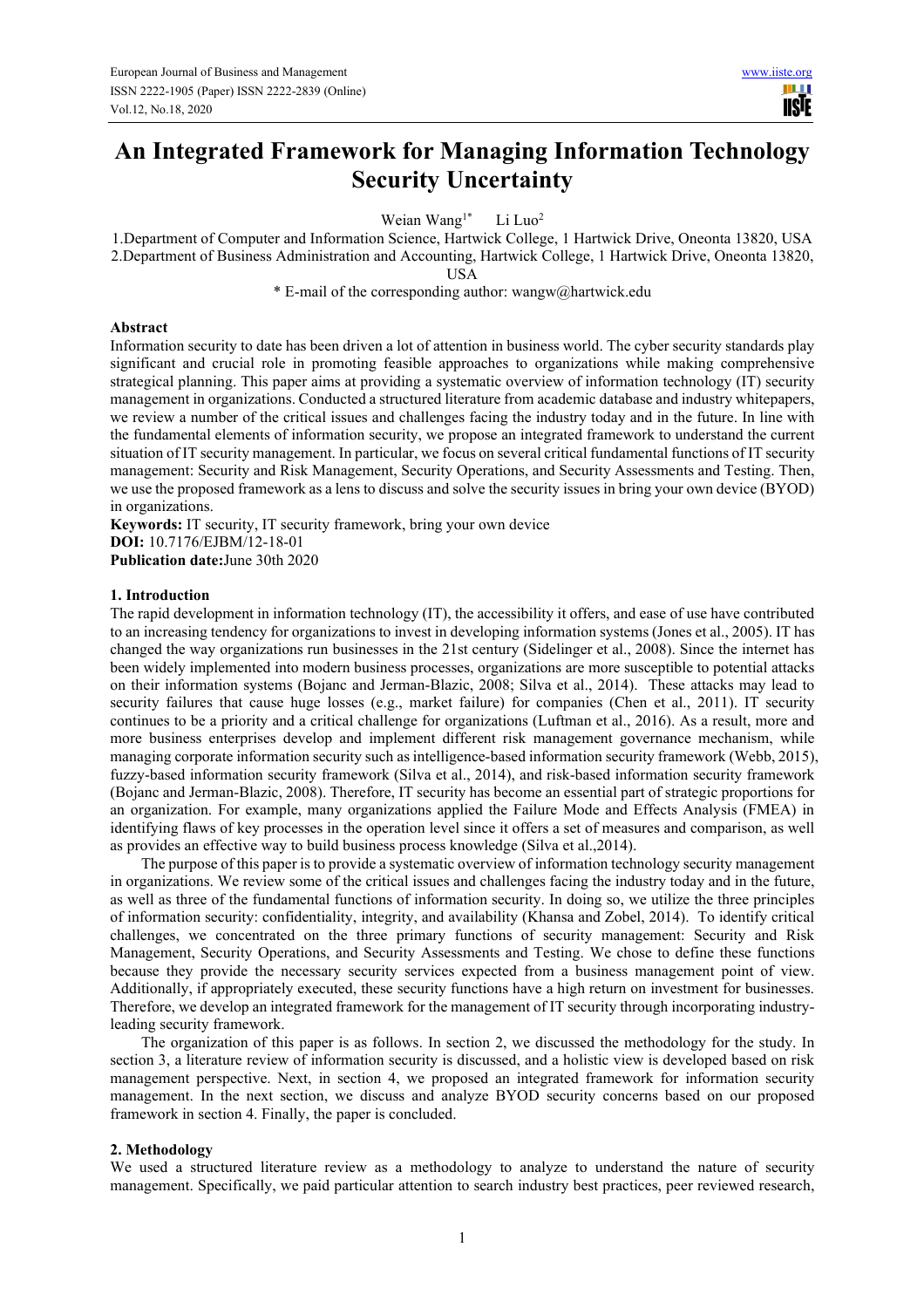recent media articles, and personal experiences to provide a summarizing look at the security environment and how it supports the overall business organization. We further analyze our research to posit on the problems and challenges that three of the top security issues (i.e., Security and Risk Management, Security Operations, and Security Assessments and Testing) will pose on Information Systems Management and business as a whole. Our research identified some of the most significant trends affecting the security industry are also some of its biggest challenges.

Since we selected to review the literature, we conducted a comprehensive search. As proposed by Webster and Watson (2002), this research is not limited to a specific journal and tries to cover all relevant literature. This research is focused on the published papers in peer-reviewed journals that are developed frameworks, as proposed theories for information security. This goal is pursued in two steps. In the first step, a number of keywords were identified to start the search with them. The search process started within important electronic databases, including Science Direct, Web of Science, Academic Search Premier, and white papers available in the leading practice websites (e.g. onlinetech.com). We started our search by trying "IT security" and "Framework". Using different keyword combinations of these groups, several seminal papers were found. Then we found new papers based on the seminal papers that we referenced to. In the second step, the citations in each collected paper were reviewed to identify other potential related papers.

# **3. Information Security from a Risk Management Perspective**

The phrase "information security" in the business context is a broad term and has been expressed into different aspects such as technology (Li and Guo, 2007), people (Dhillon and Backhouse, 2001), and protection process (Bishop, 2003). As such, a business organization to manage information security is the process of managing ITbased risk. Given the pervasiveness of IT into every aspect of business process in the organization, IT risk has become more important in corporate risk management (Hunter and Westerman, 2007). IT risk may "damage corporate reputations and expose weaknesses in companies' management teams. Most importantly, IT risk dampens an organization's ability to compete" (Hunter and Westerman, 2007).

## *3.1 Principles of Information Security*

Information security is required through a set of processes that contain policies, standards, mechanisms, governance, and practices. All of these controls aim to achieve three core goals of information security: Confidentiality, Integrity, and Availability. The three principles together are also called the CIA triad, which is a model for making information security policies within an organization (Khansa and Zobel, 2014). Business organizations in many industries use the CIA triad as guidelines for their analysis, evaluation, planning, and implementation of their corporate information security (Lopez and Oliveira, 2014).

Confidentiality refers to the company protecting their information assets by restricted authorized entities (Keung, 2014; Lopez and Oliveira, 2014). The company is required to ensure the authority for different groups of users (Lopez and Oliveira, 2014). For example, executives are authorized to access all corporate information, while employees are only authorized to access information associated with their jobs. Integrity refers to the company protecting its information assets from unapproved modification (Keung, 2014; Lopez and Oliveira, 2014). The company should ensure integrity that corporate information (e.g., data) cannot be edited without any authorized permit (Khansa and Zobel, 2014). For example, if integrity can be violated easily, employees are able to change their salary in the corporate accounting systems. Availability refers to the company protecting its corporate information asset from unapproved interruption (Keung, 2014; Lopez and Oliveira, 2014). The company should ensure the availability of information systems to meet their needs in a timely manner (Keung, 2014). Also, the system should be reliable for access and usage (Khansa and Zobel, 2014).

# *3.2 Security Operations and Investigation*

The objective of security operations is threefold. First, it provides a process that allows an organization to manage its overall security operations. As part of this process, organizations are able to develop mechanisms that allow security staff to investigate and decide on policies and methods used on the security operations, based on the analysis of the potential benefits and level of risks (Helen Morris, 2012) Second, it allows the organization to understand and evaluate how the security operations provided enable it to achieve desired outcomes. It will also establish a mechanism for tracking how security operations can respond to risks in an organizational environment (Helen Morris, 2012). Finally, it provides control over which services are offered with what level of security and under what conditions (Helen Morris, 2012). In order to develop a comprehensive security operation overview, we consider an investigation, incident management, and disaster recovery in this section.

It is often the case that security operations initiatives are unsuccessful when corporations ignore the processes and attempt to fix the problem right after it occurs. Security operations must include the standards and policies, which may require adaptation of best-practice methods for the individual circumstance. It is vital to have a consistent approach for people at all levels of the organization. The organization must begin with setting a clear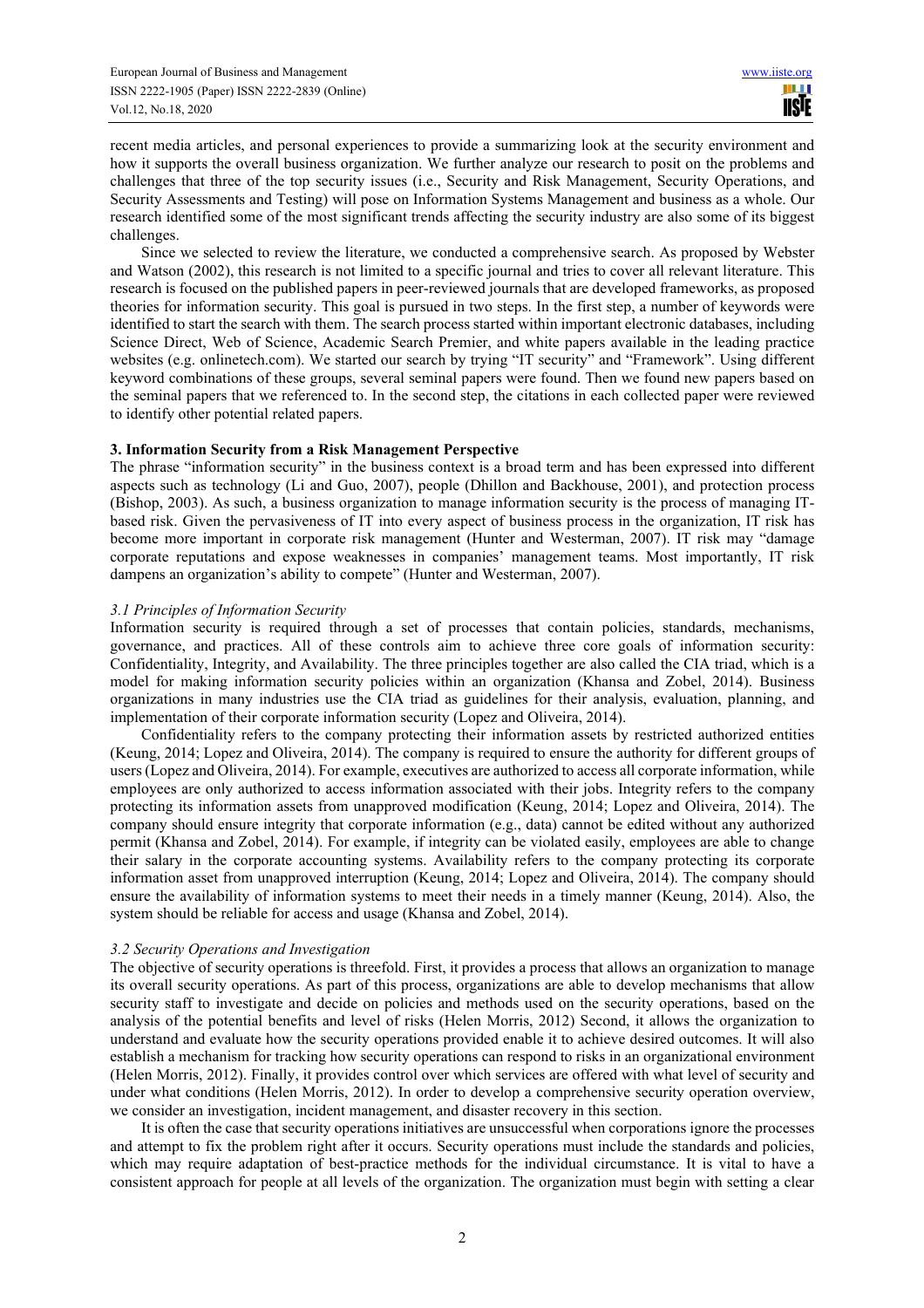strategy and defining the policies that drive the way it will be achieved. With those policies in place, organizations will be able to control the way they carry out their security operations (Morris, 2012).

Effective investigations will help to reduce guesswork by revealing associations hidden in the data. Those associations are useful for security operations. The security team will respond appropriately to mitigate or eliminate threats and uncover meaningful patterns. For security investigation, the processes can be summarized as data collection, monitoring and analysis, and solutions. Corporations use different methods and tools to make the business safer. Monitoring, data intake, and initial response are the essential responsibilities of enterprise security operations. Data gathering would be the first step in the investigation. Security management relies on a data-driven decision. During this stage, corporations will gather and extract information from the vast amount of available data. The security team will ensure that they will collect incident data consistently and accurately. Then they will analyze these data to derive useful information about security issues and educate upper management about the variety and intensity of threats to the corporations. Organizations can take advantage of data to produce usable insights to guide their decisions. These insights will be used to support activities across the entire organization (McIlravey, 2015).

## *3.3 Incident management and disaster recovery*

Effective incident management will improve availability, ensuring that users will get back to work quickly following a security problem. An incident management approach would have helped to resolve the issue in a shorter amount of time. Project teams with a good understanding of policies and procedures help provide a realistic assessment of business impact. (Helen Morris, 2012). The effect of this incident is to delay the project and dissatisfy the internal customers. The project leader decides to address the issue to the stakeholders and documents it as lessons learned. Due to the impact of this case, incident management is visible to the business and demonstrates its value. The company defines its incident management process to control better vendors to increase service availability by reducing service downtime.

A disaster is defined as a severe disruption of the functioning of a company. Nature disaster is deemed as a common disaster, which includes floods, hurricanes, earthquakes, and volcano eruptions that have immediate impacts on human health and enterprise operations (Wcpt.com, 2014). Organizations must recover operations should any type of disaster occur. A detailed disaster recovery plan should be reviewed on a quarterly basis. Consider this scenario, you are a service manager in charge of operations for a larger manufacturer. In the early morning of a business day, you receive a phone call from an engineer, saying there was an earthquake in his region, several systems were impacted. He is waiting for your instructions and guidance. In this case, you need to follow the disaster recovery plan to assess and remedy this situation.

#### *3.4 Security assessment and testing*

An analysis of Security Management is not complete without an understanding of a robust Security Assessment and Testing program. Security and risk management enables a business to meet regulatory issues and provides a minimum standard of compliance. Asset Security directly hardens the end devices that are most susceptible to a loss of Confidentiality, Integrity, or Availability. However, Asset Security does not necessarily focus on the businesses' most critical assets or key infrastructure. Security Operations assist in rectifying any incidents that occur on a network quickly and efficiently. This leaves Security Assessment and Testing as the sole program to identify problems and make security improvements to the information systems in a way that prioritizes key infrastructure and critical assets that have been identified by the Security and Risk Management program of an organization.

For a security assessment and testing program to be successful, the test must include a gamut of automated scans, tool-assisted tests, and manual efforts to challenge the security, as hackers will have equal access to all of these capabilities. Additionally, tests must occur regularly but not set schedules, thus ensuring specific information systems are not neglected, and tests do not occur on easily predicted days every month or quarter. However, the frequency and depth of the test should correspond to the business value of the system to the organization. For example, if BYOD is one of the organization's critical resources for performing essential functions of business, then the security team should prioritize test to focus on these devices. Many other factors should be considered when scheduling testing. There are only so many security testing resources available. Thus, it might behoove management to conduct limited automated scans on less valuable assets and full scans with manual oversight on increasingly critical applications. Almost counterintuitively, certain intense scans have the potential to cause harm to an information system due to stress or technical failure, causing loss of availability, and should be carefully selected when applied to critical systems and only conducted during authorized periods of service interruption, previously agreed upon with business management. (Stewart et al., 2015)

An administrator cannot only conduct an automated scan of a critical system and conclude a test. A thorough review of the test must be performed, and the results logged and analyzed for potential vulnerabilities. Once the review has been completed, an assessment report is created that details the success or failure of the test, the findings,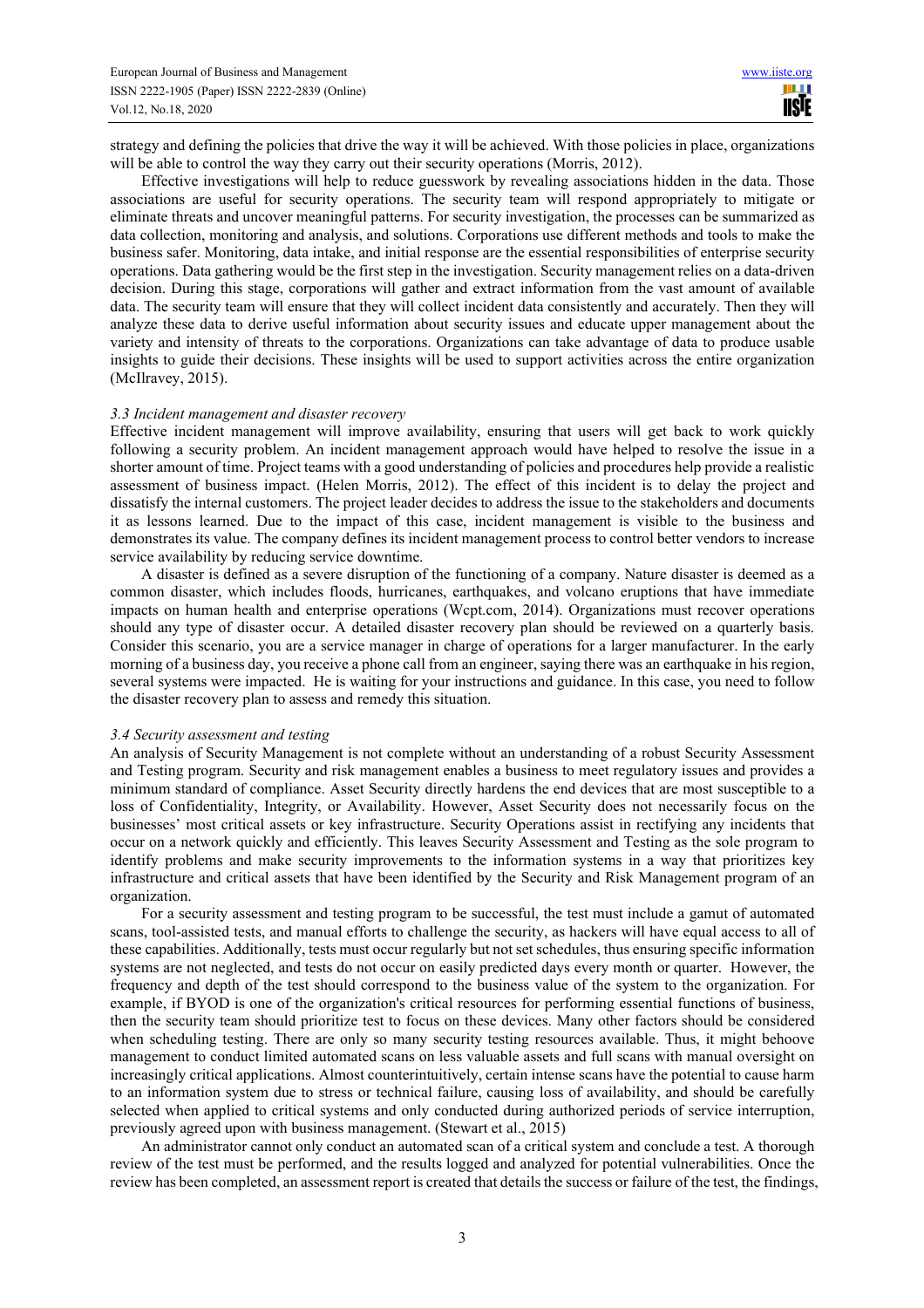and the recommended corrective actions. Additionally, the report also presents the threat environment to that specific system and the current and future risks (Stewart et al., 2015). Finally, the security assessment report must include perspective into the company's security posture weighted against technology-specific standards. Yet, it must also be presented in a way that management can plainly understand the risks and proper recommendations (Krause and Tipton, 2006).

## *3.4.1 Security Assessment*

There are two main types of vulnerability scans; network vulnerability and web vulnerability. Some tools can do both types of scans. Nmap is one of the most popular open-source tools for conducting basic network scanning. Nmap has the ability to scan a subnet and identify the current state of ports on a network. Additionally, utilizing the OS detection setting, Nmap can determine essential characteristics of what operating systems are running on a network. (Shaw, 2015) While Nmap does not provide all of the use cases for a network assessment, it is undoubtedly a good start. Nessus, on the other hand, incorporates Nmap into its network vulnerability assessment and goes several steps farther. Once the network has been enumerated with Nmap scans, Nessus can conduct any number of tests on the web. In simple terms, it does this by probing open ports for known vulnerabilities in its database.

When the probe results in success, Nessus provides a report to the administrator. Similar to network vulnerability scanning, Nessus also provides web vulnerability scanning. The main difference between the two is that the web vulnerability scanner is generally able to probe deeper into the configuration of the webserver as compared to the network assessment probe of individual hosts. (Stewart, J. M., Chapple, M., & Gibson, 2015). These tests can support patch management and can determine if there are any systems on the network out of compliance with the latest updates. Also, Nessus supports scheduled test that can be run regularly without the need for manual intervention (Kumar, 2014).

While the information security manager is not going to be the individual configuring NMAP and Nessus scans, it is crucial to understand the necessary capabilities and limitations of the most common industry-accepted tools. Like vulnerability assessments, penetration tests also have their own unique set of industry-accepted tools. A penetration test is a legal and authorized attempt to exploit vulnerabilities on an information system or network. (Engebretson, 2011) Generally, a penetration test targets a specific system or systems and utilizes a gamut of tools and tactics to gain access and demonstrate a flaw. Like vulnerability assessments, the end game is to provide a detailed report of all the flaws identified during the test and provide recommendations for hardening. *3.4.2 Security Testing* 

There are three different types of penetration tests. White box testing is conducted within the organization. In this test, the security professionals conducting the test are completely familiar with the network. Black box testing is the opposite and represents a test in which the attackers have no information about the network prior to conducting the penetration test. Gray box testing is some combination of the two (Muniz, Lakhani 2013). An excellent example of this is the Department of Defense's new "Hack the Pentagon" bug bounty program. This gray box test, in which the organization provides details of the authorized target network and implements rules and regulations to vetted hackers, represents a new trend in cybersecurity. Through the use of crowdsourcing, organizations pay white hat hackers to test their system in a way that creates a more secure network. (U.S. Department of Defense) These tests provide cash payouts in the thousands of dollars to participants who are able to find vulnerabilities on an organization's network. In many cases, these have a direct business advantage, saving potentially millions of dollars spent on cleaning up a compromise or paying for credit monitoring services for customers after a data breach.

As with vulnerability scanning, an information security manager needs to understand what tools are available and the different phases of the test. Many penetration testing tools are open source and can potentially save businesses thousands of dollars compared to comparable proprietary software. One such example is the penetration tool kit known as Kali Linux. Kali is a Linux distribution designed to provide tools for each level of a penetration test. It would be an exhausting exercise to detail all of the tools available at each level, so we will merely provide the different phases of a penetration test. The first phase is surveillance, in which the penetration tester develops an understanding of the target network with various scanning tools. The second step is the target evaluation. The penetration tester may utilize the same tools available in a vulnerability scan, such as Nessus, to evaluate a target for weakness. In the third phase, the attacker attempts to obtain a foothold using exploitation tools such as Metasploit. In the fourth phase, the goal is to escalate privileges and potentially gain root level or administrative level privileges to a system. The final step is to maintain a foothold establishing multiple access methods and removing evidence of access (Muniz, Lakhani 2013). As with vulnerability scanning, a penetration test is not complete without a full report of access gained and recommended mitigating actions. Both types of test assist an information security manager in maintaining a high level of confidentiality, integrity, and availability, thus increasing overall business performance.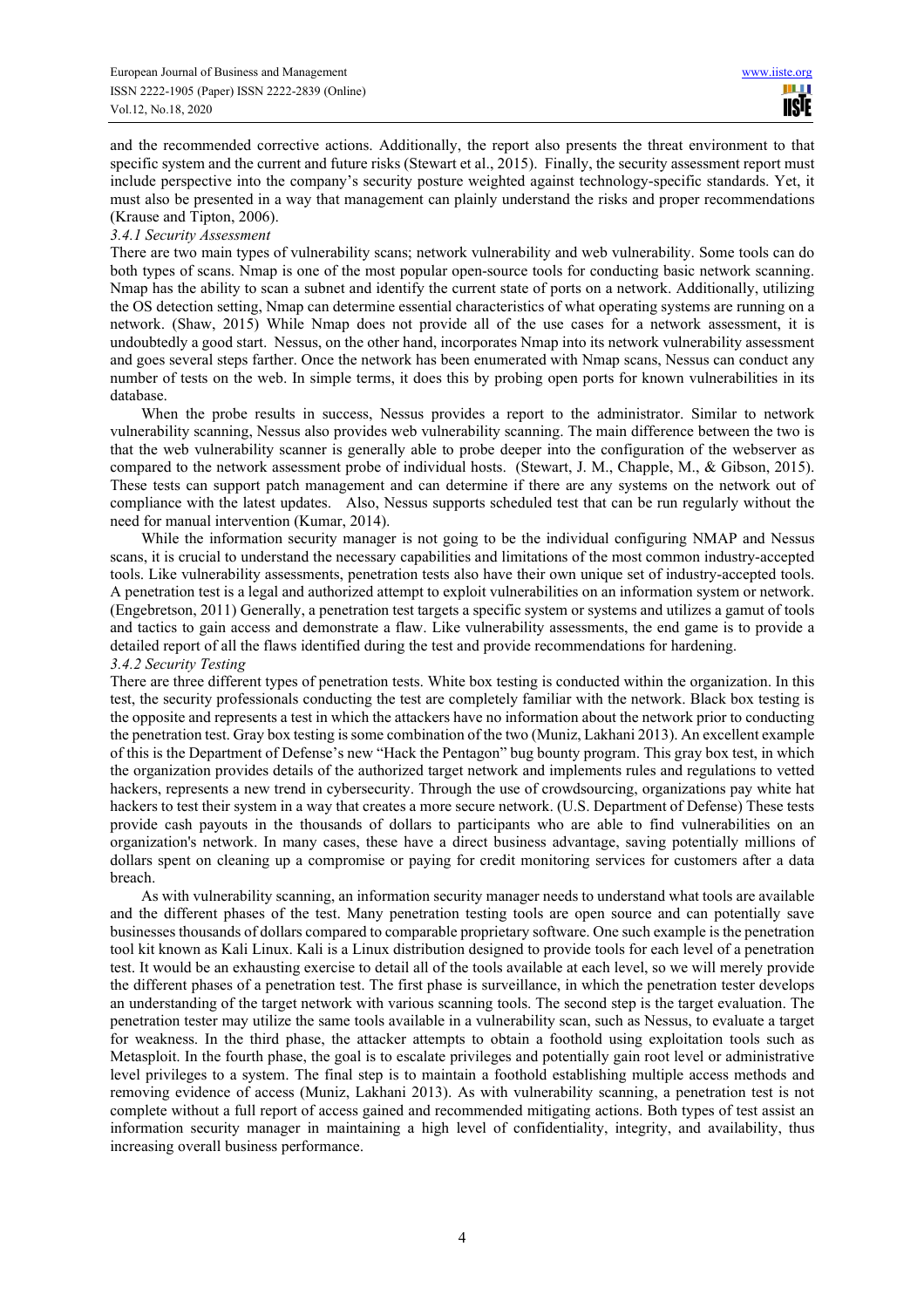# **4. Developing an Integrated Information Security Framework**

In order to achieve the three core objectives of information security, a number of information security risk management frameworks are presented in this section. We develop an integrated security framework (Table 1) based on the NIST Cybersecurity Framework, and the IBM information security capability reference model are presented in this section. The NIST framework focuses on the principles of Identify, Protect, Detect, Respond and Recover. In contrast, the IBM framework stresses the principles of People and Identity, Data and Information, Application and Process, Network Server and Endpoint, and Physical infrastructure. We choose these two frameworks because they are industry best practices applied across different industries. On the other hand, these two actionable frameworks provide metrics that allow us to understand security management from a holistic overview. Table 1 presents a combined framework based on two security frameworks.

|                                 |                                                        | Table 1. Integrated Framework of Information Security Management                                                                                                |                                                                                                                                                                                                    |                                                                                                                           |                                                                                                 |                                                                                                                                                                                                                                                      |  |  |
|---------------------------------|--------------------------------------------------------|-----------------------------------------------------------------------------------------------------------------------------------------------------------------|----------------------------------------------------------------------------------------------------------------------------------------------------------------------------------------------------|---------------------------------------------------------------------------------------------------------------------------|-------------------------------------------------------------------------------------------------|------------------------------------------------------------------------------------------------------------------------------------------------------------------------------------------------------------------------------------------------------|--|--|
| NITS Cybersecurity<br>Framework |                                                        | IBM Security Framework: Security Governance, Risk Management and Compliance                                                                                     |                                                                                                                                                                                                    |                                                                                                                           |                                                                                                 |                                                                                                                                                                                                                                                      |  |  |
|                                 |                                                        | People and<br>Identity                                                                                                                                          | Data and<br>Information                                                                                                                                                                            | Application and<br>Process                                                                                                | Network, Server<br>and Endpoint                                                                 | Physical<br>Infrastructure                                                                                                                                                                                                                           |  |  |
| Identity                        | Asset<br>Management                                    |                                                                                                                                                                 |                                                                                                                                                                                                    |                                                                                                                           |                                                                                                 |                                                                                                                                                                                                                                                      |  |  |
|                                 | <b>Business</b><br>Environment                         | Supports<br>globalization of<br>operations                                                                                                                      |                                                                                                                                                                                                    |                                                                                                                           |                                                                                                 |                                                                                                                                                                                                                                                      |  |  |
|                                 | Governance                                             |                                                                                                                                                                 | Provides a cost-<br>effective way<br>to meet legal<br>discovery, hold<br>and retention<br>requirements                                                                                             |                                                                                                                           | Readily show<br>status against<br>major regulations                                             |                                                                                                                                                                                                                                                      |  |  |
|                                 | Risk assessment                                        |                                                                                                                                                                 |                                                                                                                                                                                                    | Automated testing<br>and governance<br>throughout the<br>development<br>lifecycle, reducing<br>long-term security<br>cost |                                                                                                 |                                                                                                                                                                                                                                                      |  |  |
|                                 | Risk<br>Management                                     |                                                                                                                                                                 |                                                                                                                                                                                                    |                                                                                                                           |                                                                                                 |                                                                                                                                                                                                                                                      |  |  |
| Protect                         | Access Control                                         |                                                                                                                                                                 | Assures data is<br>available to the<br>right people, at<br>the right time                                                                                                                          | Ability to integrate<br>business critical<br>application                                                                  | Increases<br>productivity by<br>decreasing risk of<br>virus, worm and<br>malcode<br>infestation |                                                                                                                                                                                                                                                      |  |  |
|                                 | Awareness and<br>Training                              |                                                                                                                                                                 |                                                                                                                                                                                                    |                                                                                                                           |                                                                                                 |                                                                                                                                                                                                                                                      |  |  |
|                                 | Data Security                                          | Decreases risk of<br>internal fraud,<br>data leak, or<br>operational<br>outage                                                                                  |                                                                                                                                                                                                    |                                                                                                                           |                                                                                                 |                                                                                                                                                                                                                                                      |  |  |
|                                 | Information<br>Protection<br>Process and<br>Procedures | Reduces the cost,<br>increasing<br>efficiency and<br>enables<br>auditability of<br>managing flow<br>of users entering,<br>using and leaving<br>the organization | Reduces the<br>costs, increases<br>ability to meet<br>audit and<br>compliance<br>mandates<br><b>Decreases</b><br>number and<br>complexity of<br>controls<br>integrated<br>within the<br>enterprise |                                                                                                                           |                                                                                                 | Integrated<br>physical security<br>surveillance<br>strategy allows<br>extracting<br>intelligent data<br>from multiple<br>sources, respond<br>to threats sooner<br>than manually<br>monitored<br>environments, and<br>reduce cost and<br>risk of loss |  |  |
|                                 | Protective<br>Technology                               |                                                                                                                                                                 |                                                                                                                                                                                                    | Reduce risk of<br>outage, defacement<br>or data theft<br>associate with web<br>applications                               |                                                                                                 | Reduce risk of<br>outage or data<br>theft associated<br>with failure or<br>loss of critical<br>physical assets                                                                                                                                       |  |  |

Table 1. Integrated Framework of Information Security Management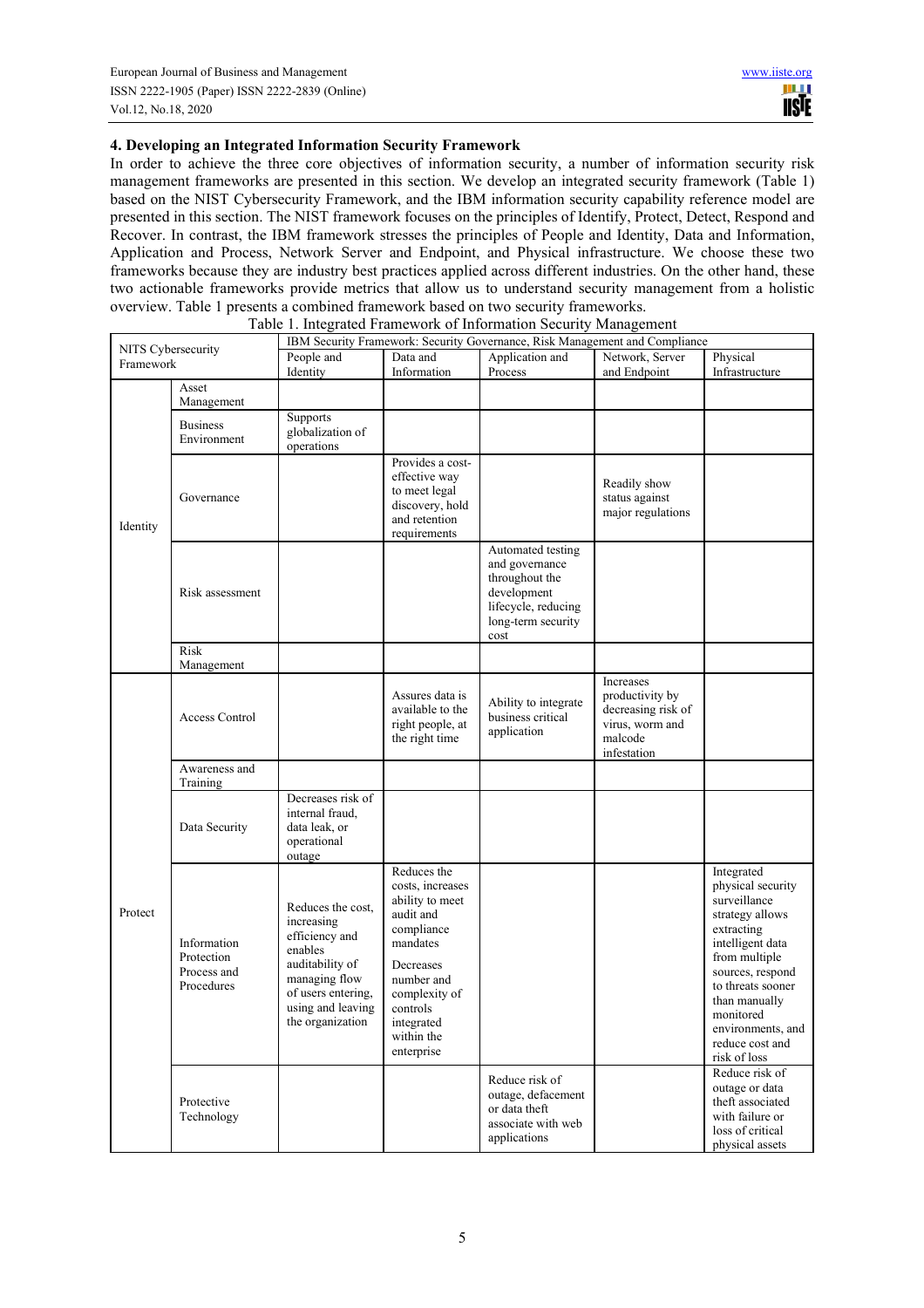| NITS Cybersecurity<br>Framework |                                      | IBM Security Framework: Security Governance, Risk Management and Compliance                                                                           |                                                                                                |                                                                                                                                               |                                                                                                                                                                                  |                |  |  |
|---------------------------------|--------------------------------------|-------------------------------------------------------------------------------------------------------------------------------------------------------|------------------------------------------------------------------------------------------------|-----------------------------------------------------------------------------------------------------------------------------------------------|----------------------------------------------------------------------------------------------------------------------------------------------------------------------------------|----------------|--|--|
|                                 |                                      | People and                                                                                                                                            | Data and                                                                                       | Application and                                                                                                                               | Network, Server                                                                                                                                                                  | Physical       |  |  |
|                                 |                                      | Identity                                                                                                                                              | Information                                                                                    | Process                                                                                                                                       | and Endpoint                                                                                                                                                                     | Infrastructure |  |  |
| Detect                          | Anomalies and<br>Events              |                                                                                                                                                       | Assures data is<br>not deliberately<br>or inadvertently<br>taken, leaked,<br>or damaged        |                                                                                                                                               |                                                                                                                                                                                  |                |  |  |
|                                 | Security<br>Continuous<br>Monitoring |                                                                                                                                                       |                                                                                                | Assess and monitor<br>enterprise-wide<br>security policy<br>compliance                                                                        | Reduces cost of<br>ongoing<br>management of<br>security<br>operations                                                                                                            |                |  |  |
|                                 | <b>Detection Process</b>             | Enables shift<br>from traditional<br>brick & motor<br>sales to delivery<br>of on-line<br>services to<br>customers and<br>partners across<br>the globe |                                                                                                |                                                                                                                                               |                                                                                                                                                                                  |                |  |  |
|                                 | Communication                        |                                                                                                                                                       |                                                                                                |                                                                                                                                               |                                                                                                                                                                                  |                |  |  |
| Respond                         | Analysis                             |                                                                                                                                                       |                                                                                                |                                                                                                                                               | Decreases volume<br>of incoming spam                                                                                                                                             |                |  |  |
|                                 | Mitigation                           |                                                                                                                                                       |                                                                                                |                                                                                                                                               |                                                                                                                                                                                  |                |  |  |
|                                 | Improvement                          | Improves end-<br>user experience<br>with Web-based<br>business<br>applications by<br>enabling such<br>activities such as<br>single sign-up            |                                                                                                | Improve<br>compliance with<br>industry standards<br>and regulatory<br>requirements (for<br>example, PCI,<br>GLBA, HIPAA,<br>FISMA, and so on) | Improves<br>operational<br>availability and<br>assures<br>performance<br>against SLA,<br>backed by<br>industry's only<br>guaranteed SLA<br>for managed<br>protection<br>services |                |  |  |
| Recover                         | Recover Planning                     |                                                                                                                                                       | Decreases<br>number and<br>complexity of<br>controls<br>integrated<br>within the<br>enterprise |                                                                                                                                               |                                                                                                                                                                                  |                |  |  |
|                                 | Improvements                         |                                                                                                                                                       |                                                                                                |                                                                                                                                               | Drill down on<br>specific violations<br>to quickly address<br>resolution                                                                                                         |                |  |  |
|                                 | Communications                       |                                                                                                                                                       |                                                                                                |                                                                                                                                               |                                                                                                                                                                                  |                |  |  |

# **5. Scenario Case Study: Bring Your Own Device**

Bring Your Own Device (BYOD) is one of the primary digital transformation for business due to its simplicity and inexpensive costs (Wang and Nemati, 2016). The BYOD strategy allows employees, business partners, and others to personally select which devices they would like to use to effectively maximize their needs for the company and needs for themselves (Wang and Nemati, 2016). Due to the increase of supply of these services, higher demand for security is needed, and the future trends of BYOD equate to higher standards of education and training. Currently, IT leaders have been using the BYOD adoption, and most IT leaders have a positive view upon BYOD, and they see it as inevitable (Yabubu, 2013). It is known that BYOD improves employee satisfaction, and that result is a pleasant experience for CIOs and their organization (Yabubu, 2012). However, some of the most significant challenges facing security are ironically also some of its greatest assets.

# *5.1 BYOD Security Challenges*

End to end encryption, BYOD policies are some of the hottest topics in IT security today. Risk management, wellmanaged security operations, and regular security assessments can help to alleviate these challenges. More importantly, BYOD is a way to access information that isn't owned and managed by the IT department (Yakubu, 2013). BYOD can be a problem due to the control and security of corporate data being in the hands of employees and the possibility of sensitive data being exposed (Yakubu, 2013). On the other hand, BYOD can increase work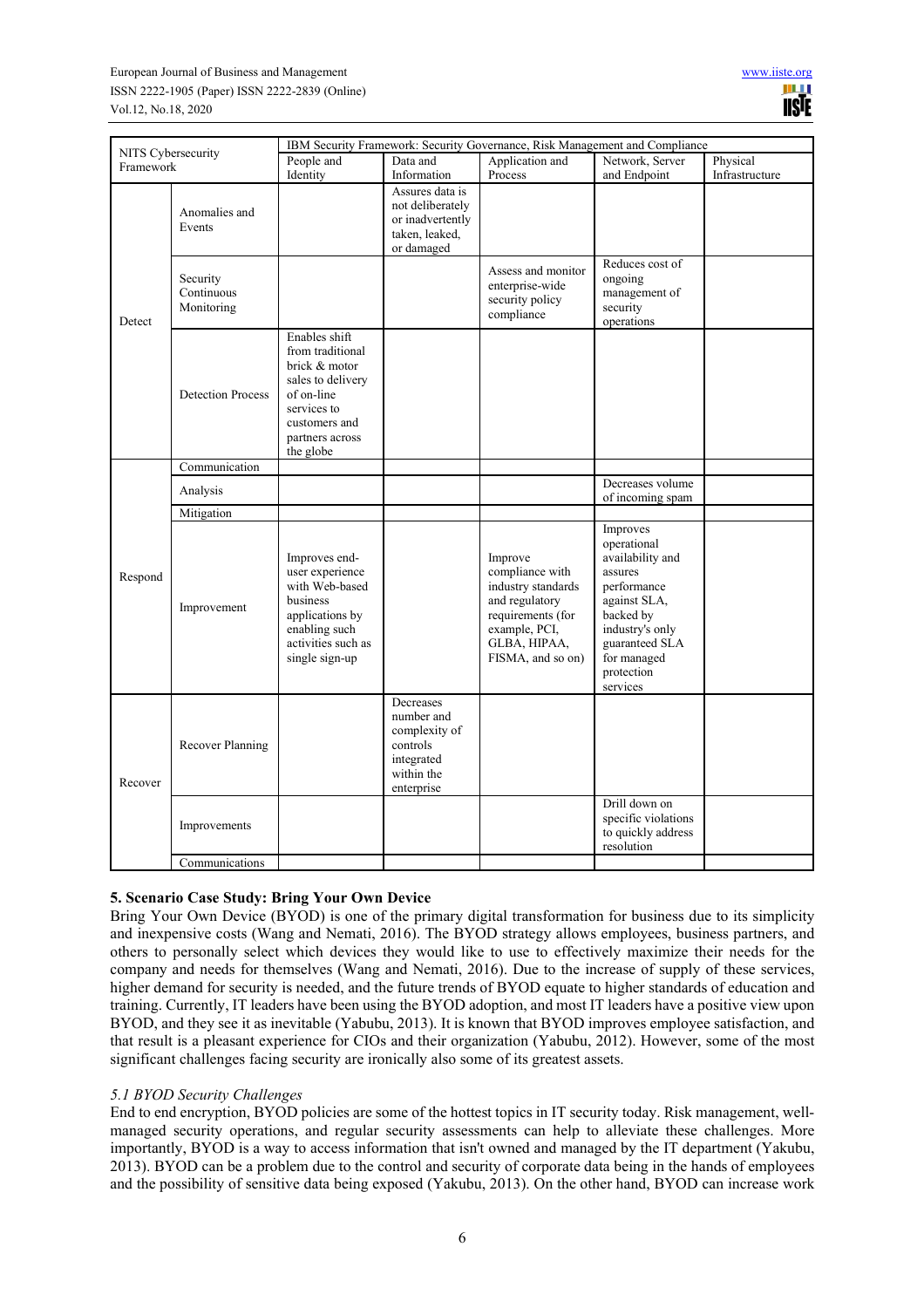efficiency and flexibility by allowing employees to work from anywhere (Yakubu, 2013). Challenges for the future of BYOD are the security risk due to the possibility of sensitive data getting into the wrong hands.

In addition, BYOD policies are a particularly unique challenge for security (Wang and Nemati, 2016). Until recently, giving employees the choice of bringing their own devices to use in the workplace would have been such a security concern it would have been unimaginable. However, as corporations increase their use of mobile devices, the need to have this choice is becoming increasingly demanded and required. With the increasing demand for access to an organization's data using personal devices that are not managed by an IT department, multiple types of threats that can prove detrimental to an organization have ascended.

Initially, IT staff attempted to defend these mobile devices using the same type of software they used for computer terminals. The problem with this approach was that there are too many different types of mobile operating systems to make this practical. To mitigate this developing security risk, companies have begun incorporating mobile device management (MDM) software. MDM software is software that is installed on employee's devices to prevent the installation of malicious apps. It also provides encryption of sensitive data and attempts to segment the personal data on the device from the business data. However, installing software onto employee's own devices may introduce grave privacy concerns regarding the separation of corporate and personal data. Consider when an individual leaves the organization. How do we know they are not going to take corporate secrets with them on their way out? On the other hand, the privilege to use their own device to access sensitive corporate data means that they will have to give up certain aspects of privacy for secure access (Stewart et al., 2015).

## *5.2 Possible Solutions Via Framework*

According to the framework, organization need to implement encryption mechanisms in accordance with their business process. Encryption provides confidentiality and integrity. While you might be thinking to yourself, "how can encryption present a challenge for security professionals?" you must consider the fact that encryption reduces the visibility of traffic on the network. Sensors that used to produce alerts for malicious web traffic are much more restricted. Security administrators that we're able to implement data loss prevention software to detect insider threats or corporate espionage have a much more difficult time with the amplified use of end to end encryption. Utilizing qualitative risk frameworks and quantitative measurements, security management must decide how to mitigate this risk. One of the options is to implement an expensive host-based security system that can see through end to end encryption and identify threats at the endpoints. Additionally, security teams should conduct regular security assessments in which penetration testers attempt to exfiltrate encrypted information bypassing standard network sniffing tools. While these options are supportive, encryption will continue to evolve and security administrators must learn to adapt.

In addition, organizations can also use framework to lookup relevant software for securing their devices. Like all critical IT infrastructure and key resources, but especially newly incorporated software, businesses should implement a rigorous security assessment and testing strategy for BYOD. Finally, the company must ensure they are prepared to conduct security operations on the given devices if necessary. Specifically, this means developing standard operating procedures for conducting investigations on an individual's personal device. Not only do we have to consider the confidentiality and integrity of the data on the device but also the availability to the user. With that said, BYOD may actually improve security operations as it could provide an alternate means for the business to function during disaster operations.

## **6. Conclusion**

Security is an ever-evolving challenge for management (Luftman et al., 2016). As such, information systems professionals should be broadly familiar with the many management and planning issues that involve the security domain (McKeen and Smith, 2012). So this study attempts to provide a comprehensive understanding of IT security management for business organizations. Combined two market leading security frameworks (i.e. NIST and IBM), we use this integrated framework as a lens to understand current situation of IT security management. In particular, we focus on a number of critical fundamental functions of IT security management: Security and Risk Management, Security Operations, and Security Assessments and Testing. We believe that these functions provide the fundamental security services expected from a business management perspective. If these security functions are executed appropriately, an organization would have a high return on investment for businesses. We suggest that future work could be focused on strengthening the framework into an individual organization, contributing more insights regarding information security management for specific purpose.

## **References**

Alissa Torres (2015), Building a world-class security operations center: A roadmap, https://www.sans.org/readingroom/whitepapers/analyst/building-world-class-security-operations-center-roadmap-35907

Bojanc, R., & Jerman-Blažič, B. (2013). A quantitative model for information-security risk management.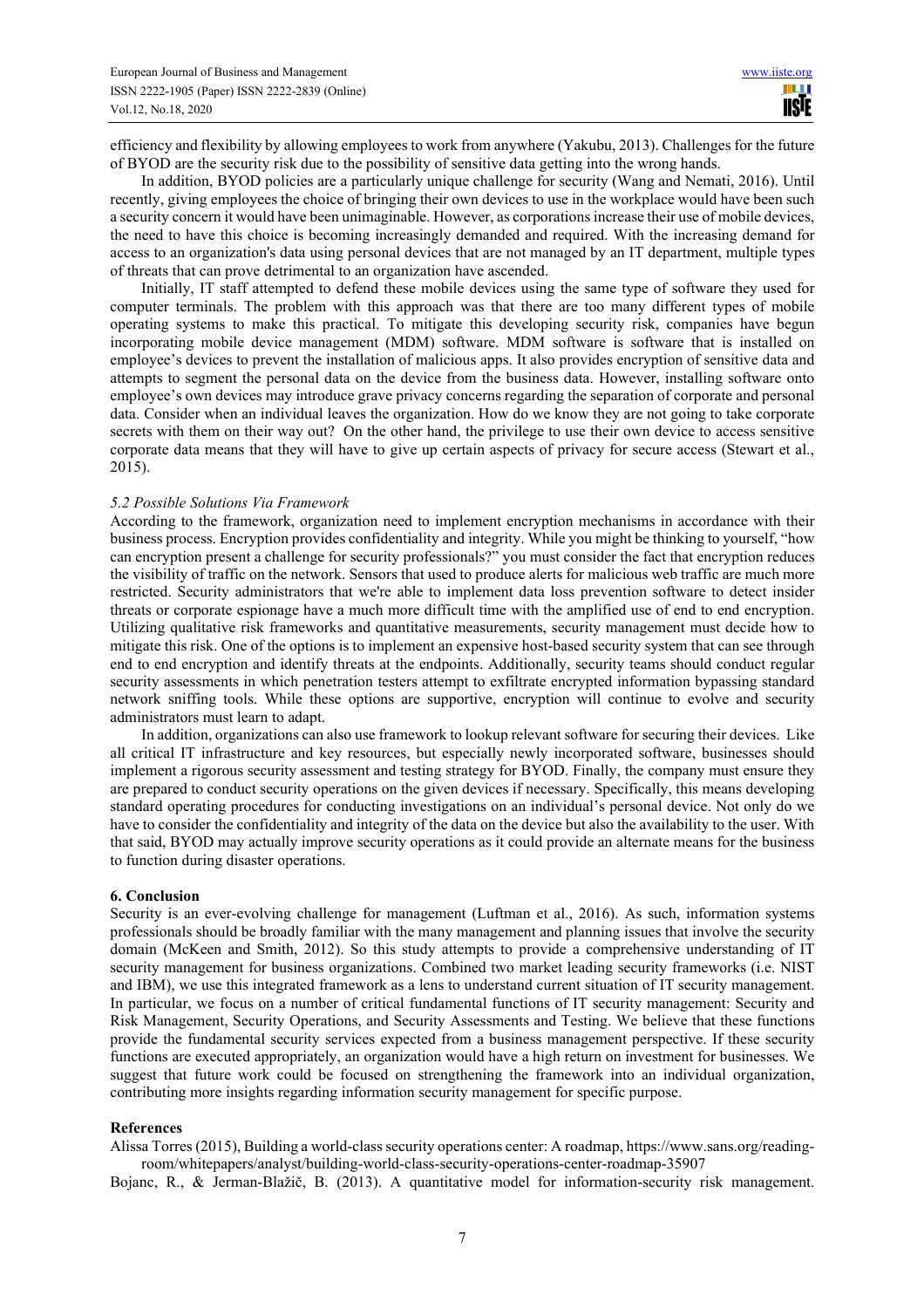Ш **USIE** 

Engineering Management Journal, 25(2), 25-37.

- Brian McIlravey (2015), Streamlining Operations and Investigations with Incident Management Tools, http://www.securitymagazine.com/articles/86047-streamlining-operations-and-investigations-with-incidentmanagement-tools
- Charlotte Brooks, Matthew Bedernjak (2002), Disaster Recovery Strategies with Tivoli Storage Management, http://www.redbooks.ibm.com/redbooks/pdfs/sg246844.pdf
- Chen, P. Y., Kataria, G., & Krishnan, R. (2011). Correlated failures, diversification, and information security risk management. Mis Quarterly, 35(2), 397-422.
- Choo, Kkr. "Cloud Computing: Challenges and Future Directions." Trends and Issues in Crime and Criminal Justice 400 (2010): 1–6. Web.
- Dhillon, G., & Backhouse, J. (2001). Current directions in IS security research: towards socio-organizational perspectives. Information Systems Journal, 11(2), 127-153.
- Engebretson, Patrick. Basics of Hacking and Penetration Testing. Syngress, 2011. 10 April 2016 http://www.myilibrary.com?ID=316445
- Eric Cole (2015), Why security operations centers are the key to the future, http://searchsecurity.techtarget.com/tip/Why-security-operations-centers-are-the-key-to-the-future
- Helen Morris, Liz Gallacher (2012), ITIL Foundation Study Guide, John Wiley & Sons, Ltd.
- Hunter, R., and G. Westerman. (2007). IT risk: turning business threats into competitive advantage. Boston: Harvard Business School Press.
- Jones, A., & Ashenden, D. (2005). Risk management for computer security: Protecting your network & information assets. Butterworth-Heinemann.
- Keung, Y. H. (2014). Basic Principle of Information Security. Advances in Robotics & Automation, 2014.
- Khansa, L., & Zobel, C. W. (2014). Assessing innovations in cloud security. Journal of Computer Information Systems, 54(3), 45-56.
- Krause, Micki, and Harold F. Tipton. Information Security Management Handbook. [London]: CRC Press, 2006. eBook Collection (EBSCOhost). Web. 9 Apr. 2016.
- Kumar, Himanshu. Learning Nessus for Penetration Testing. Birmingham, GBR: Packt Publishing Ltd, 2014. ProQuest ebrary. Web. 10 April 2016.
- Lebin Cheng, Ravi Ithal, Krishna Narayanaswamy, and Steve Malmskog. "Cloud Security for Dummies." (2015): John Wiley & Sons, Inc.
- Li, Y., & Guo, L. (2007). An active learning based TCM-KNN algorithm for supervised network intrusion detection. Computers & security, 26(7), 459-467.
- Lopes, I., & Oliveira, P. (2014). Understanding information security culture: a survey in small and medium sized enterprises. In New Perspectives in Information Systems and Technologies, Volume 1 (pp. 277-286). Springer International Publishing.
- Luftman, J., & Ben-Zvi, T. (2011). Key issues for IT executives 2011: cautious optimism in uncertain economic times. MIS Quarterly Executive, 10(4), 203-212.
- Mandal, S., & Maiti, J. (2014). Risk analysis using FMEA: Fuzzy similarity value and possibility theory based approach. Expert Systems with Applications, 41(7), 3527-3537.
- MobileIron. MobileIron Product Packaging. N.p.: MobileIron, n.d. Web. <https://www.mobileiron.com/sites/default/files/datasheets/files/MobileIron%202014%20Bundle%20Datas heet V2-0 EN.pdf>.
- Muniz, Joseph, and Lakhani, Aamir. Web Penetration Testing with Kali Linux. Birmingham, GBR: Packt Publishing Ltd, 2013. ProQuest ebrary. Web. 15 April 2016.
- Onlinetech.com (2016), benefits of disaster recovery in cloud computing, http://www.onlinetech.com/resources/references/benefits-of-disaster-recovery-in-cloud-computing
- Ozkan, S., & Karabacak, B. (2010). Collaborative risk method for information securitymanagement practices: A case context within Turkey. International Journal ofInformation Management, 30, 567–572.
- Puhakainen, P., & Siponen, M. (2010). Improving employees' compliance through information systems security training: an action research study. Mis Quarterly, 757-778.
- Shaw, David. Nmap Essentials. N.p.: Packt., n.d. ProQuest. Web. 10 Apr. 2016.
- Silva, M. M., de Gusmão, A. P. H., Poleto, T., e Silva, L. C., & Costa, A. P. C. S. (2014). A multidimensional approach to information security risk management using FMEA and fuzzy theory. International Journal of Information Management, 34(6), 733-740.
- Stewart, J. M., Chapple, M., & Gibson, D. (2015). CISSP: Certified information systems security professional study guide. Indianapolis, IN: Sybex, a Wiley brand.
- Tim Mather, Subra Kumaraswamy, and Shahed Latif. 2009. Cloud Security and Privacy: An Enterprise Perspective on Risks and Compliance. O'Reilly Media, Inc..
- U.S. Department of Defense. Statement by Pentagon Press Secretary Peter Cook on DoD's "Hack the Pentagon"